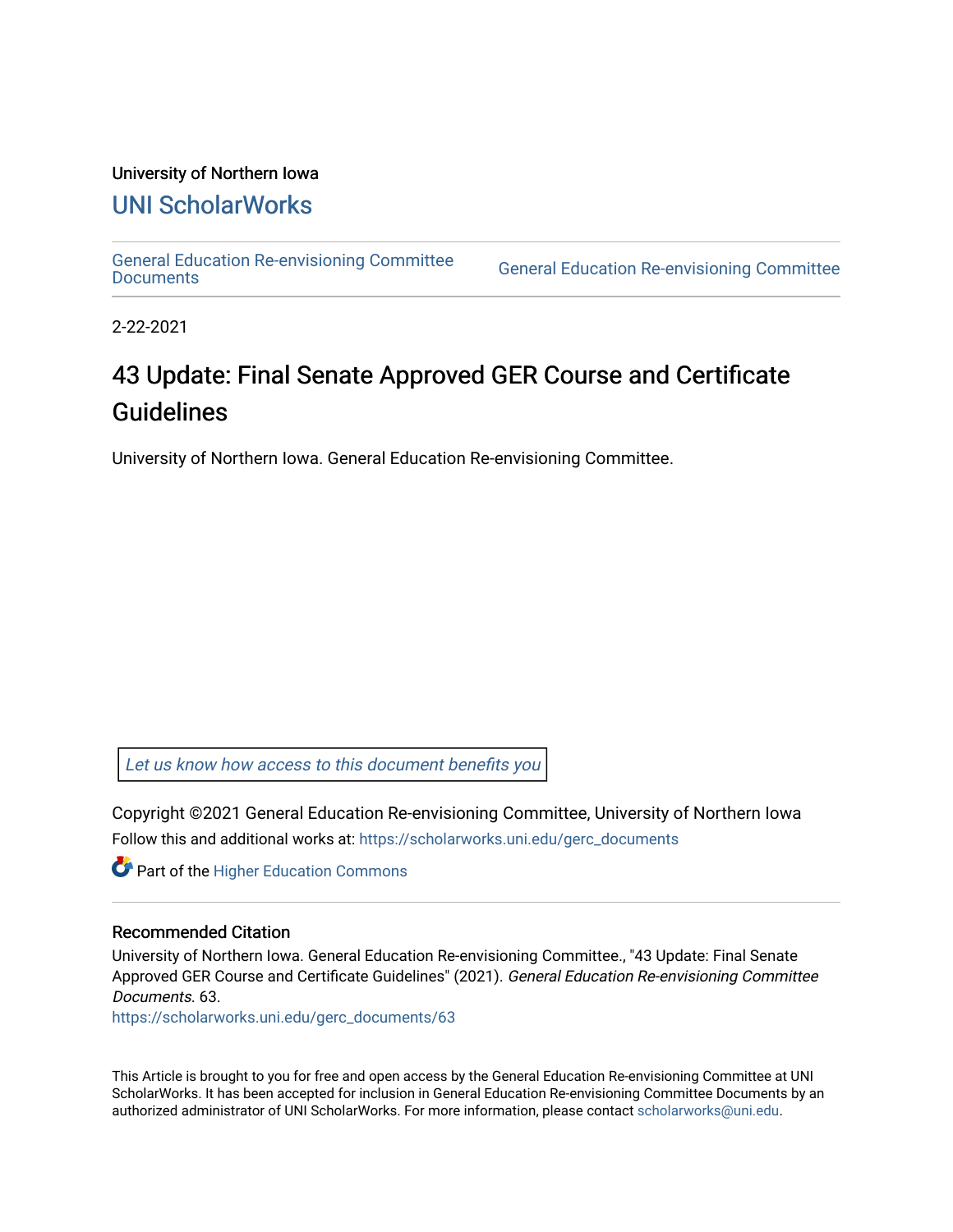# **Guidelines for Course Proposals New General Education Program**

## **Approved by Faculty Senate 2-22-21**

*These guidelines are meant to provide an overview of each "category" in the approved new general education program's structure (i.e., each "box"). These guidelines are intended for faculty and departments to consider as they prepare course proposals. The General Education Committee members will provide multiple "Request for Proposals" opportunities this year and next, and will also consider "revise and resubmit" options for courses and/or certificates that are deemed to not adequately meet the guidelines in their initial form. These guidelines are deliberately broad in order to be inclusive, with more detailed rubrics to be developed at a later time with input from faculty teaching in each learning area. Future efforts will also create clear and detailed messaging for students and external constituencies.* 

## **General Guidelines for course submissions in each learning area:**

- All categories potentially include courses from a wide range of disciplinary perspectives
- Course proposal must show how course meets relevant outcome(s)
- Instructors must commit to including assignments in their course and submitting those artifacts to the assessment team.
- Courses may also count as major courses
- Courses cannot have prerequisites (ALEKS scores can be utilized for placement)
- Courses must be designed to include and be accessible for students in diverse majors, and not aimed at students in a particular major
- Departments must be willing and able to offer the course regularly
- Committee will consider experimental courses
- Committee may ask faculty to resubmit a course or certificate proposal if revisions are deemed necessary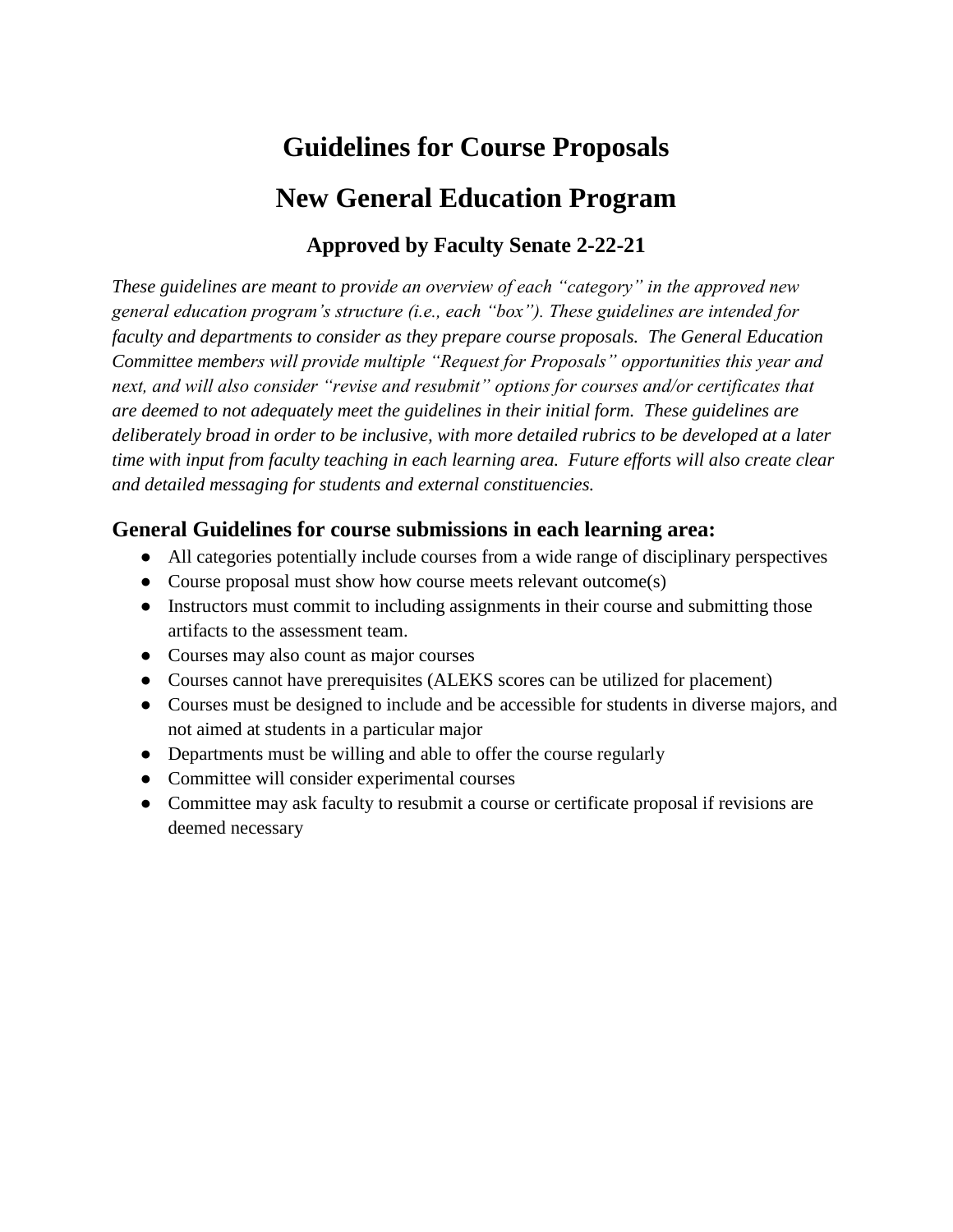## **Written Communication** Guidelines for Course Proposal

**Category description:** Courses in the written communication category should be designed to enhance foundational communication skills and habits of mind necessary for success at UNI and beyond. In addition to the process of reading, researching, writing, and revising, written communication courses will also enable students to develop critical thinking skills.

#### **Student Learning Outcomes to be addressed**:

**SLO 1 Critical Thinking** - "Engage in effective critical inquiry to address complex topics." Critical inquiry can take different forms, depending on the instructor and discipline, but courses in this category will emphasize the thorough exploration of relevant issues, ideas, histories, artifacts, and theories before accepting or formulating an opinion or conclusion. Students will also develop skills in collecting and analyzing evidence, including critical assessment of information sources.

**SLO 2 Writing -** "Write effectively." Courses that fulfill this learning outcome must include regular writing assignments that require revision and reflection. Regardless of discipline, writing itself must be one of the emphases of the course, and the conventions of Standard writing English must be covered. The artifact for assessment will demonstrate the ability to write with clarity, focus, organization, and originality for a specific purpose and audience.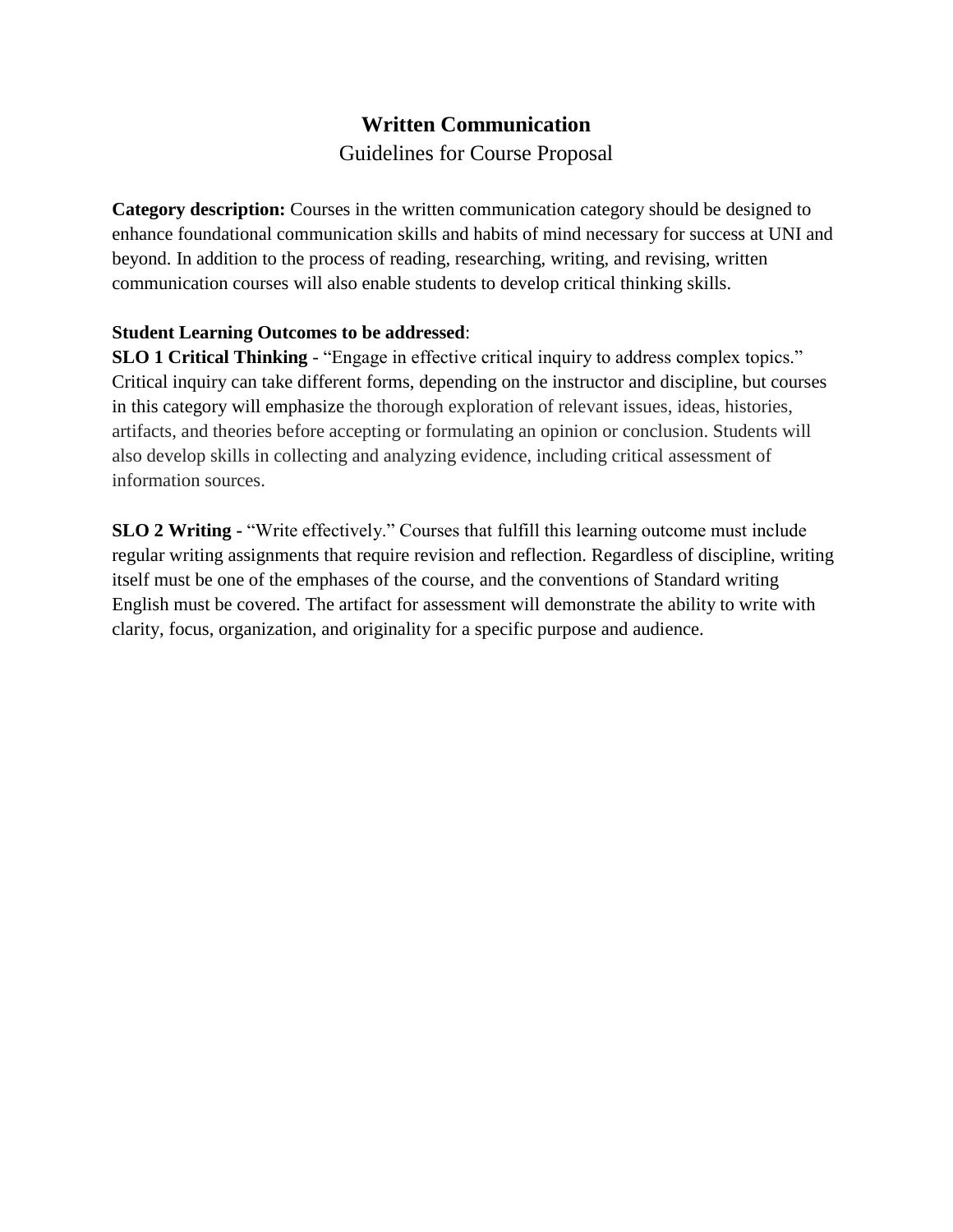## **Oral Communication**

## Guidelines for Course Proposal

Category description: Courses in the oral communication category are designed to enhance foundational communication skills and knowledge necessary for success at UNI and beyond. Oral communication courses will also teach active listening, as well as how to engage in civil discourse, especially in diverse groups.

## **Student Learning Outcomes to be addressed**:

**SLO 3 Speaking** - "Demonstrate competent listening and effective speaking skills in a variety of contexts." To do this, courses in this category will

- give focused attention to and instruction on the skills needed to speak effectively in a variety of contexts.
	- offer at least four opportunities for formal oral presentations, one of which should be a group project;
	- give regular and consistent feedback on presentation skills
- Instruct students in the development of engaged and reflective listening skills

**SLO 5 Collaboration -** "Work with others across differences to achieve common goals."

**SLO 6 Diversity and Commonality** - "Examine human diversity and commonality." Recognizing that working effectively across differences requires knowledge of how human differences and commonalities affect the ways in which communication occurs and how it is received, courses in this category will

- give focused attention to and instruction on how to communicate effectively in groups, including
	- awareness of the ethical responsibilities of communicators
	- effective group communication skills, so that students can learn and practice strategies for creating and maintaining successful communication in groups.
	- skills for engaging in civil discourse and intercultural communication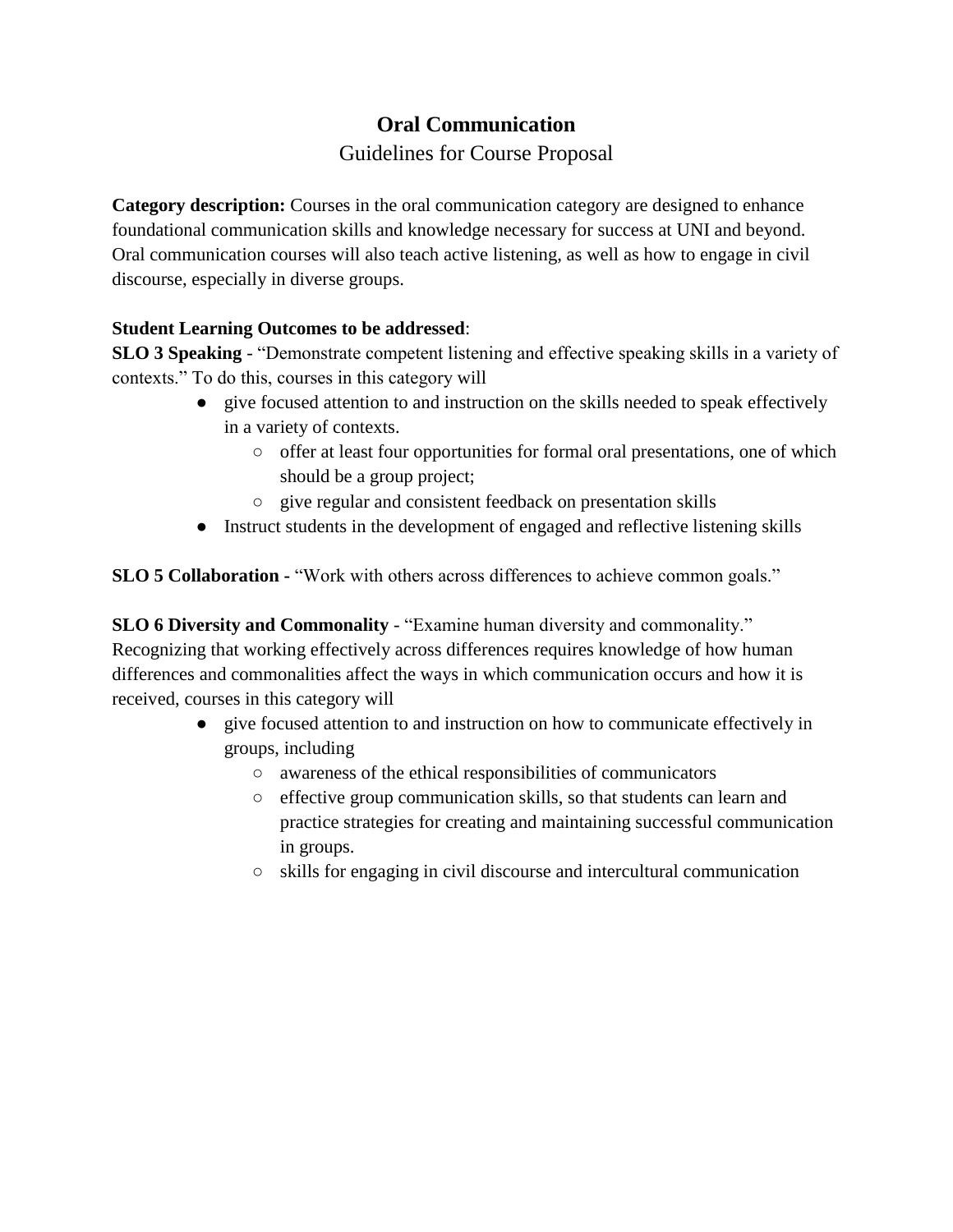## **Quantitative Reasoning**  Guidelines for Course Proposal

**Category description:** This category may potentially encompass any discipline that uses quantitative methods or formal logic, with an emphasis on courses that demonstrate how such methods can be used to explain reality and achieve meaning. Because these courses address both quantitative reasoning and critical thinking, they should locate mathematical skills and reasoning in a context of explaining or solving complex problems.

#### **Student Learning Outcomes to be addressed**:

**SLO 1 Critical Thinking** - "Engage in effective critical inquiry to address complex topics."

**SLO 4 Quantitative** - "Frame and solve problems using quantitative reasoning."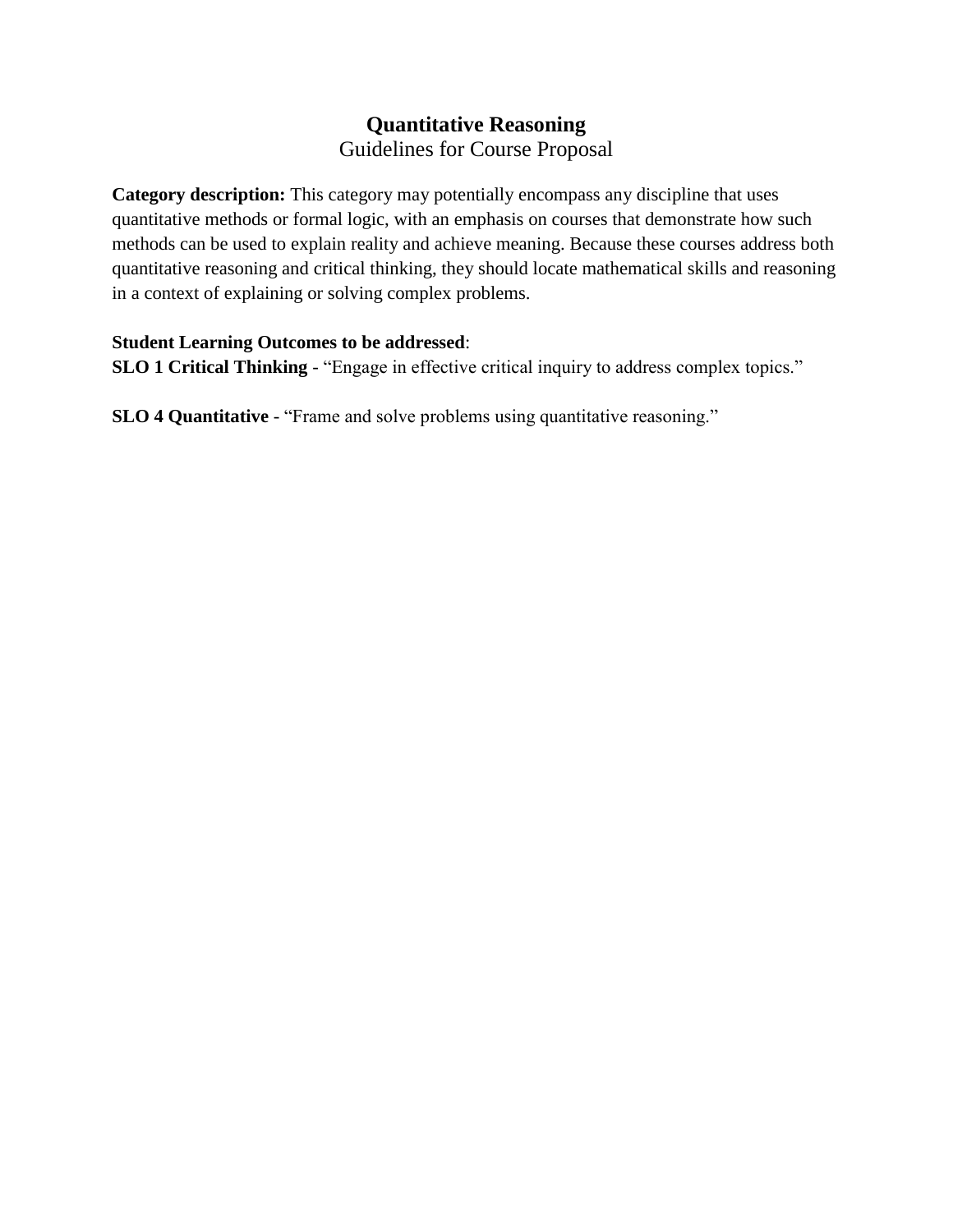## **Human Condition (Domestic & Global)**

Guidelines for Course Proposal

**Category description:** The aim of this category is to enlarge students' understanding of the many possible meanings of being human by urging them to branch out beyond their own specific background, and to enable them to think about their experience from that broadened perspective. This category will potentially include courses from a very wide range of disciplines. Students will take two courses from this category: one with a domestic or U.S. focus, and one with a global or international focus. Please specify which subcategory your course will fulfill.

#### **Student Learning Outcomes to be addressed**:

**SLO 6 Diversity & Commonality -** "Examine human diversity and commonality"

- This outcome can be addressed by emphasizing positive, neutral, or negative aspects of human diversity, difference, & commonality; for example:
	- The multiplicity and richness of human experience and practices, historically, culturally, etc.
	- Disparities or injustices related to race, class, gender, etc.
	- The commonality aspect of the outcome is intended to be broad, referring to those individual and social aspects of being human that are shared across historical, geographical, and cultural differences, and also to structures, practices, and institutions that may be shared within a specific human community.
- The concept of diversity refers to a very wide range of possible content. Courses could be designed broadly, to include such topics within a larger frame, or more narrowly, with a focus on such topics. The following are merely examples (not meant to be exclusive) of these topics:
	- The history of the Civil Rights Movement
	- $\circ$  Theories of sex & gender
	- Literature by underrepresented writers
	- Comparative religions
	- Influence of culture on various human experiences
	- Neurodiversity

**SLO 7 Human Condition** - "Analyze ideas, works, or institutions as diverse conceptions of the human condition." The focus is on analyzing what it means to be human. It includes:

- Findings and theories in the social sciences and humanities
- Works of art, literature, and philosophy
- Historical perspectives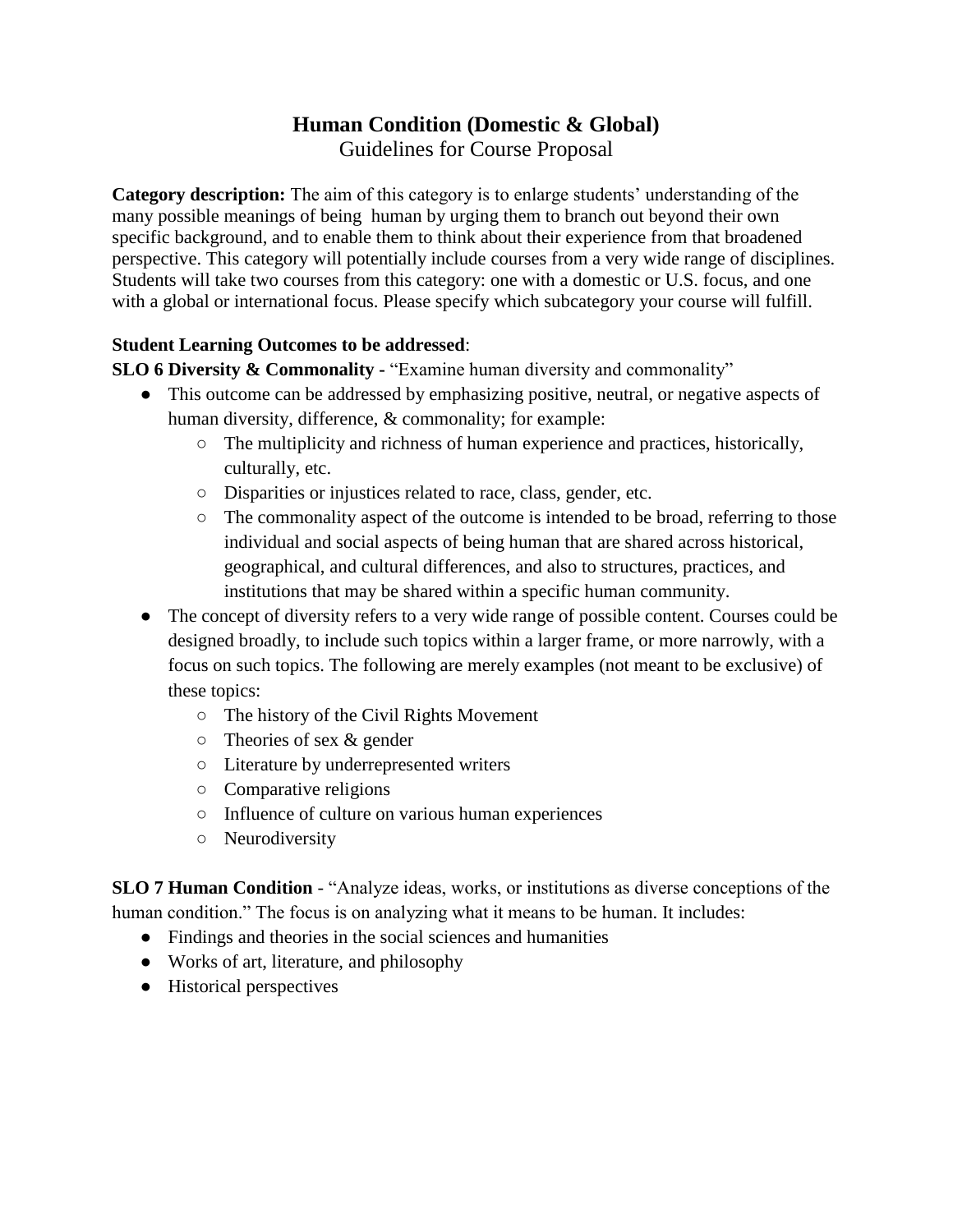## **Scientific Reasoning Guidelines for Course Proposal**

#### **Brief category description:**

Scientists discern basic principles that explain natural phenomena through observation and analysis of the world. Scientists rely on theory and experimentation to test and refine understandings of our human minds and bodies, life on earth, and the physical universe.

Laboratory courses unite hands-on scientific experimentation, inductive reasoning, and deductive analysis with the study of basic principles, for example (but not limited to), the structure of matter, biological evolution, human behavior, and thermodynamics. A laboratory experience is expected to be part of the course (either 4-credit integrated course or 3-credit course plus a concurrent 1-credit lab).

After completing a course in this category, students will be able to critique claims using the tools of scientific inquiry.

#### **Student Learning Outcomes to be addressed**:

**SLO 1 Critical Thinking** - "Engage in effective critical inquiry to address complex topics."

**SLO 8 Scientific Reasoning** - "Critique claims using the tools of scientific inquiry."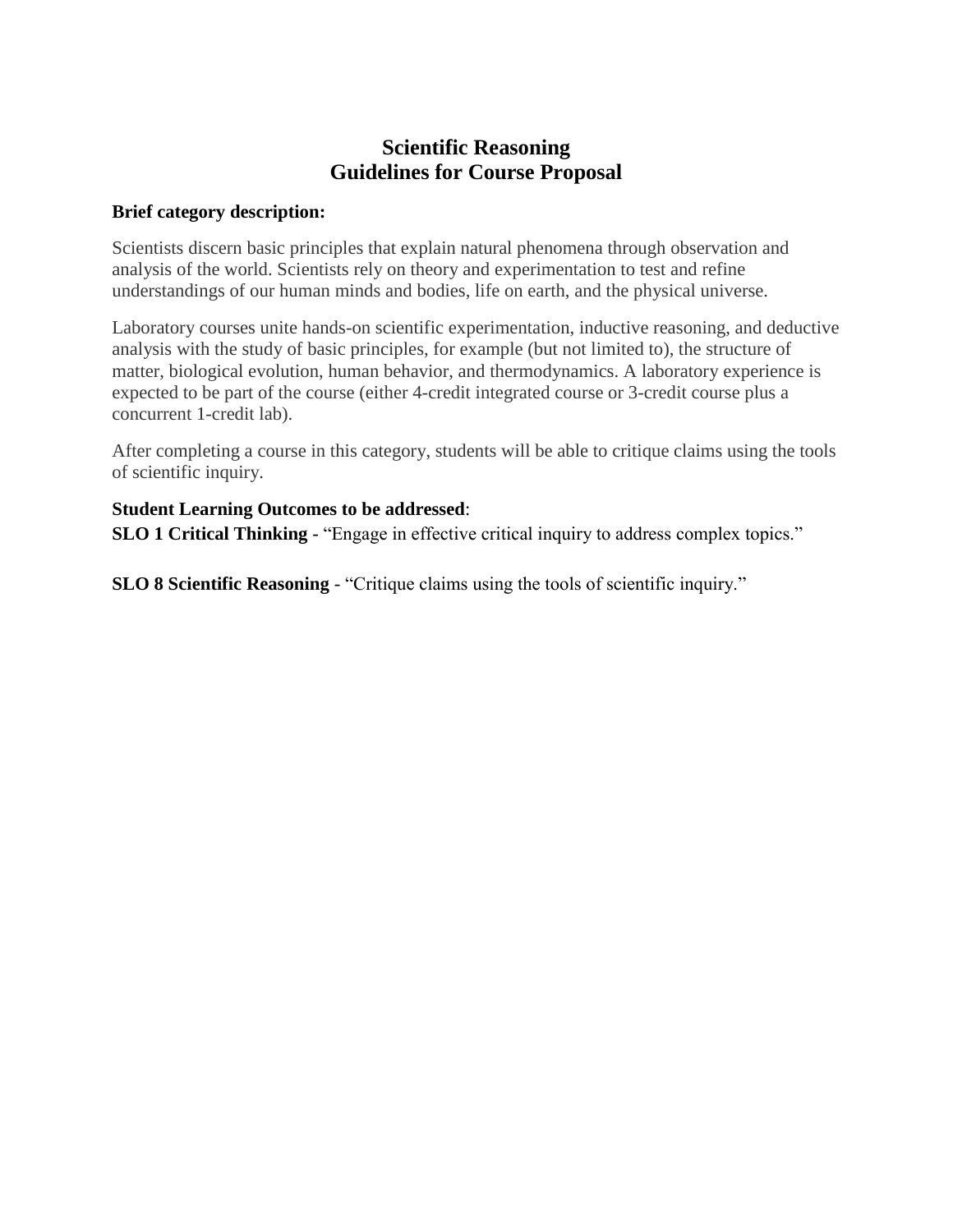## **Human Expression** Guidelines for Course Proposal

**Category description:** A course in this category must include the creation as well as the analysis or interpretation of creative works in a medium relevant to the field or domain of the course. Creative work can include any artifact, concrete or ephemeral, newly created or a curation of work, in the arts. Courses should provide relevant instruction for creating and in analysis/interpretation, which culminates in assessed work for each skill. The work students create and that which they analyze/interpret should be related by general field of practice or medium.

#### **Student Learning Outcomes to be addressed**:

**SLO 9 Creativity** - "Engage in a creative process to produce artistic work,"

• The artifact for assessment of creative work should be a reflection on a student's personal creative process and learning stemming from that process. Creative assignments can vary widely in medium including but not limited to drawing or painting, choreography or performance art, theatrical scene design or acting, music performance or musical curation, poetry, fiction, or creative nonfiction.

**SLO 10 Artistic Meaning** - "Interpret creative works and ideas as expressions of meaning and purpose."

• The analysis/interpretation artifact for assessment could center on one or more pieces from a body of work studied in the course or student work produced during the course. The goal is to practice analysis and interpretation. Students should demonstrate understanding and knowledge of the elements and principles of the medium they are analyzing/interpreting.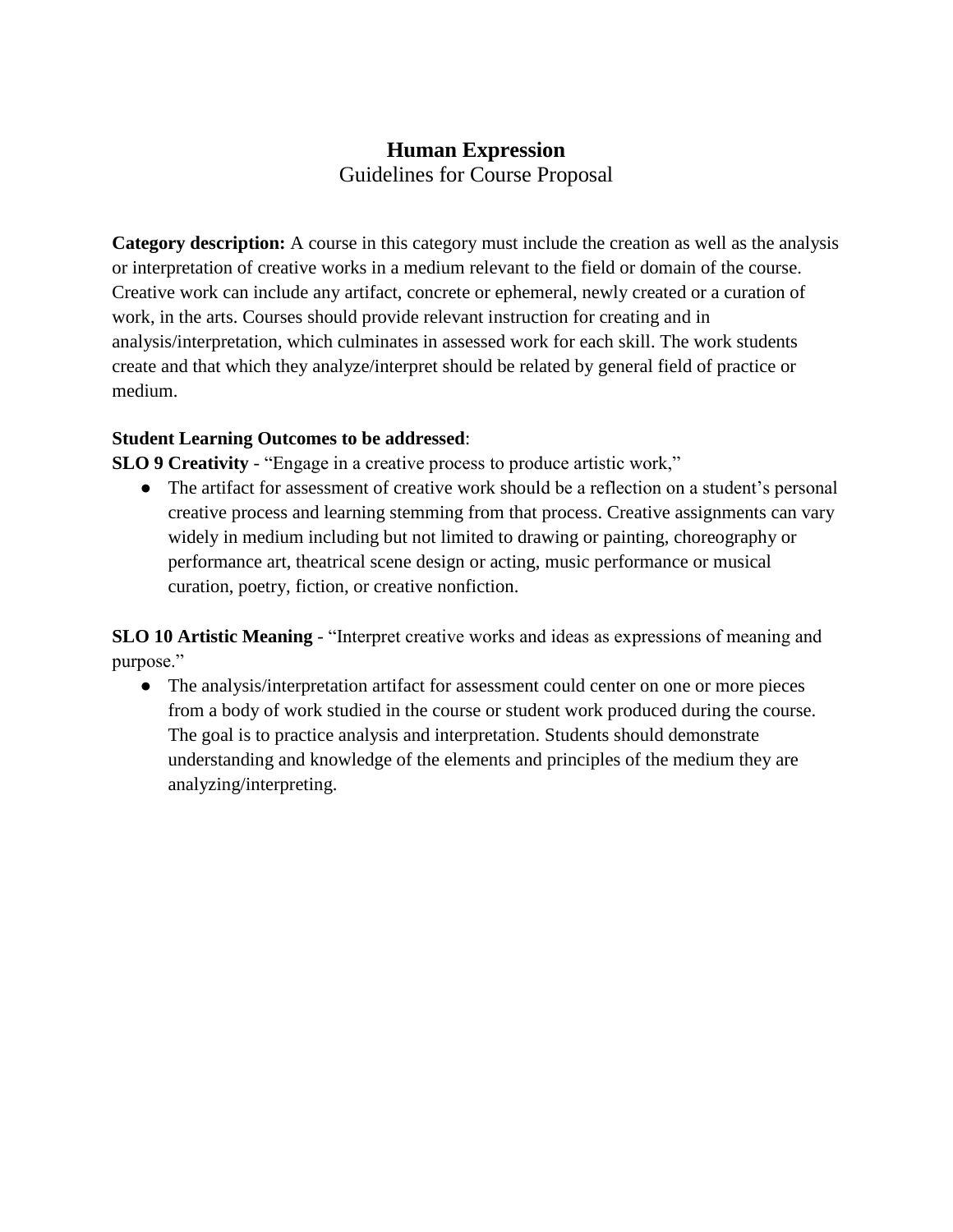## **Responsibility Guidelines for Course Proposal**

#### **Brief category description:**

Courses in the Responsibility category give students the opportunity to develop skills in ethical reasoning as well as a greater understanding of their personal responsibilities and their roles as citizens. The category aims to enable students to move beyond ideological reactions to questions that require careful normative judgment. It does not aim to inculcate in students a particular moral code, but to help them develop the habits of reasoning based on consistent principles, and judging based on evidence and logic, which they will need as citizens in charge of creating our shared world.

To qualify, a course would:

- Provide students with intellectual tools for reaching reasoned ethical or normative judgment. These tools are not limited to those developed by moral philosophers, but must go beyond the ethical codes of a particular profession.
- Prompt students to engage in self-reflection to develop deeper understandings of concepts and priorities that they may value in unexamined ways, such as freedom, patriotism, family, health, security, or fairness. (This list is far from comprehensive.)
- Apply normative reasoning to real world phenomena. Possible examples could include climate change, capitalism, family dynamics, migration, medical ethics, etc. (This list is far from comprehensive.)

## **Student Learning Outcomes to be addressed**:

**SLO 11 Values** - "Analyze the origins and consequences of one's own personal values."

**SLO 12 Ethics** - "Apply ethical reasoning to important issues facing society."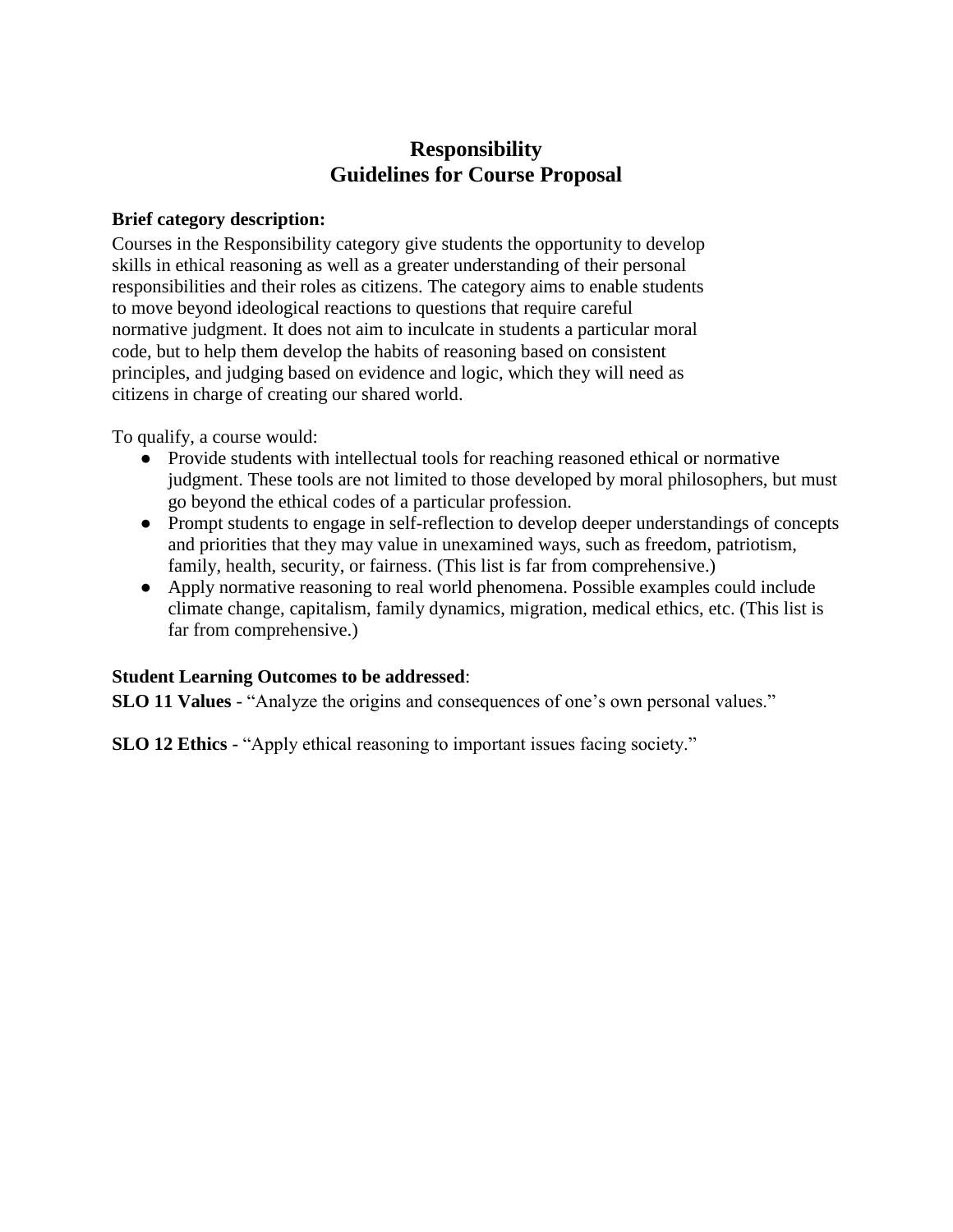## **Multi-disciplinary Certificate Guidelines for Certificate & Course Proposals**

**Description:** Certificates should bring liberal arts approaches to a topic that doesn't fall within a single discipline or domain. This tier is intended to convey to students that the world's complexity cannot be understood solely from the perspective of any one discipline, and that different approaches can complement one another to build more complete understanding. The certificates also give students a chance to further develop key skills of critical thinking, writing, and oral communication, in addition to two other SLOs (see below). Certificates are optional, but the 9-12 credits included within them are not. If a student opts not to take a certificate, they must take additional courses in the general education program.

#### **Student Learning Outcomes to be addressed by all certificates**:

**SLO 1 Critical Thinking** - "Engage in effective critical inquiry to address complex topics."

**SLO 2 Writing -** "Write effectively."

**SLO 3 Speaking** - "Demonstrate competent listening and effective speaking skills in a variety of contexts."

#### **Additional two SLOs to be chosen by faculty members developing the certificate:**

**SLO 4 Quantitative Reasoning** - "Frame and solve problems using quantitative reasoning."

**SLO 5 Collaboration** - "Work with others across differences to achieve shared goals."

**SLO 6 Diversity and Commonality** - "Examine human diversity and commonality."

**SLO 7 Human Condition** - "Analyze ideas, works, or institutions as diverse conceptions of the human condition."

**SLO 8 Scientific Reasoning** - "Critique claims using the tools of scientific inquiry."

**SLO 9 Creativity** - "Engage in a creative process to produce artistic work."

**SLO 10 Artistic Meaning** - "Interpret creative works and ideas as expressions of meaning and purpose."

**SLO 11 Values** - "Analyze the origins and consequences of one's own personal values."

**SLO 12 Ethics** - "Apply ethical reasoning to important issues facing society."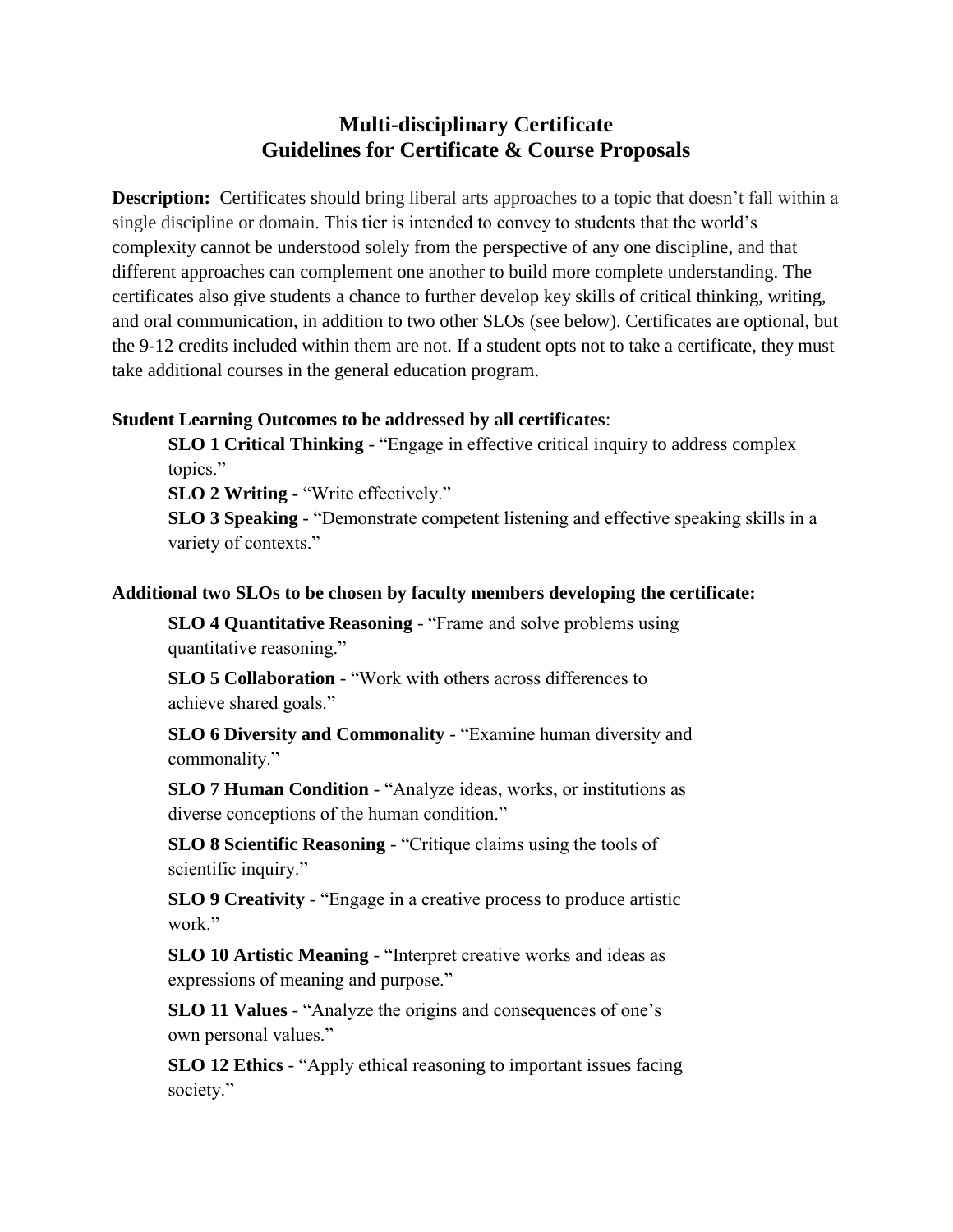#### **Requirements for each certificate:**

- Syllabi for all courses to be included must be submitted in the application process
- Experimental courses and/or newly revised courses will be considered
- A certificate may include 3 or 4 requirements (9-12 credits); see certificate structure guidelines below for more details on how certificates should be organized
- Classes must be submitted from multiple disciplines
- Certificate courses can also be included in the middle or "blue" Tier
- Certificates will not be required for students; they may choose to take additional credits from the general education program instead (to reach required total of 37)
- Course proposals must show how course meets relevant outcome(s)
- Instructors must commit to including assignments in their course and submitting those artifacts to the assessment team.
- Courses in the certificate may also count as major or minor courses if a department chooses
- Courses cannot have prerequisites
- Courses must be designed to include and be accessible for students in diverse majors, and not aimed at students in a particular major
- Departments must be willing and able to offer the course regularly
- Committee may ask faculty to resubmit a course or certificate proposal if revisions are deemed necessary

**Generic Example of a Theme:** A certificate on the theme of "Water" could include courses such as "The Symbol of Water in Religion and Culture," "Images of Water in Literary Texts," "Environmental Justice and the Politics of Water," "Chemistry of Water," "Water and Economic Development," and many others. Beyond these sample courses, such a certificate could represent fields as diverse as public health, geography, physics, biology, and art.

## **GUIDELINES ON HOW TO STRUCTURE A CERTIFICATE:**

## **Why is the certificate structure important?**

- Provides clear path for students to complete a certificate
- Allows realistic course/seat schedule planning from departments
- Clearly denotes what SLOs are addressed in what "box" for assessment purposes
- Allows feasible system programming in the Registrar's Office for advisement reports, degree audits and transcripts

## **General Guidelines:**

- Each certificate must address SLO 1 (Critical Thinking), SLO 2 (Writing), SLO 3 (Speaking), and at least 2 additional SLOs the faculty choose for the certificate.
- Each certificate must include classes from multiple disciplines.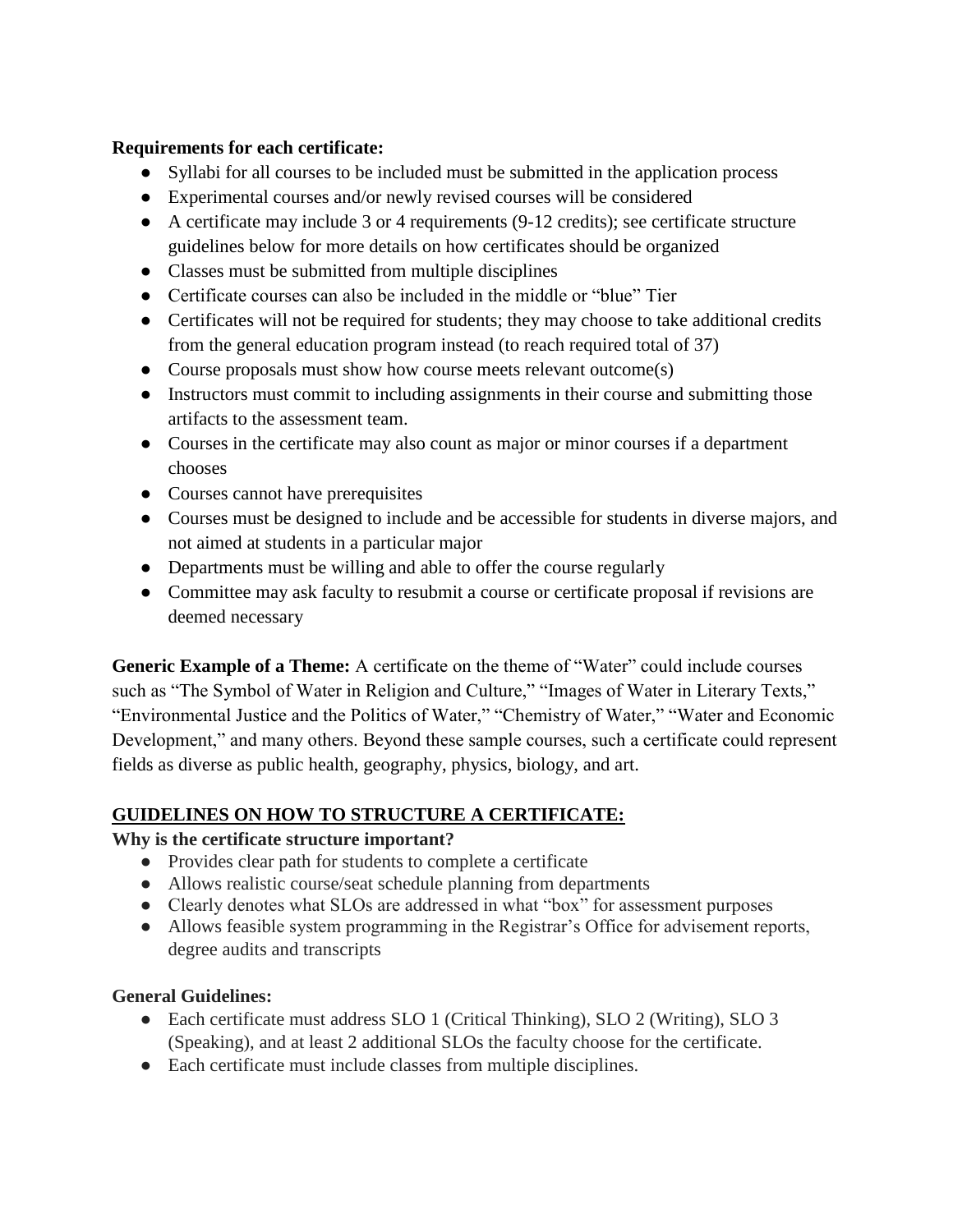- Each certificate must be able to schedule enough seats every semester within each "box" in order to meet student demand for the certificate and allow a timely path to graduation.
- No specific number of classes is required in each "box" within a certificate. It can range from a minimum of one course to a maximum of as many classes that would fit the theme and required SLOs of that "box."

#### **A certificate proposal should include** *(in addition to the syllabi for each course)***:**

- The overall theme of the certificate (a name and brief description)
- How many classes are required in the certificate
- The structure of the certificate:
	- o Which classes the students can choose from for each requirement or "box" in the certificate
	- o Which SLOs a course must address in order to be included in a "box" within the certificate (courses may address more than these required SLOs, but they will not be assessed on them)

## **EXAMPLES of STRUCTURE:**

#### **These generic examples are provided in order to help guide faculty and departments in the development of potential certificates. They are not meant to be exhaustive.**

- **Example 1:** 4 course certificate, with multiple classes available in each requirement box; provides choice for students, and also allows departments more flexibility in scheduling seats/sections from semester to semester
- **Example 2:** 3 course certificate, with only 5 classes included overall, with 1 required class that all students must take to complete the certificate; requires more seats/sections being offered of each class each semester when scheduling, but simpler to clearly connect the classes and to arrange across departments
- **Example 3:** 3 course certificate with multiple course options in each requirement box, allowing for each course to have fewer seats/sections scheduled each semester

## **EXAMPLE 1 (4 class certificate, SLOs to be covered are 1, 2, 3, 7 & 11)**

#### **Certificate Theme XYZ**

| <b>REQUIREMENT 1</b> | <b>REQUIREMENT 2</b> | <b>REQUIREMENT 3</b> | <b>REQUIREMENT 4</b> |
|----------------------|----------------------|----------------------|----------------------|
| $SLO1 \& 3$          | SLO 2 & 11           | $SLO1 \& 7$          | SLO <sub>1</sub>     |
|                      |                      |                      |                      |
| Choose 1:            | Choose 1:            | Choose 1:            | Choose 1:            |
| Class A              | Class D              | Class H              | Class L              |
| Class B              | Class E              | Class I              | Class M              |
| Class C              | Class F              | Class J              |                      |
|                      | Class G              | Class K              |                      |